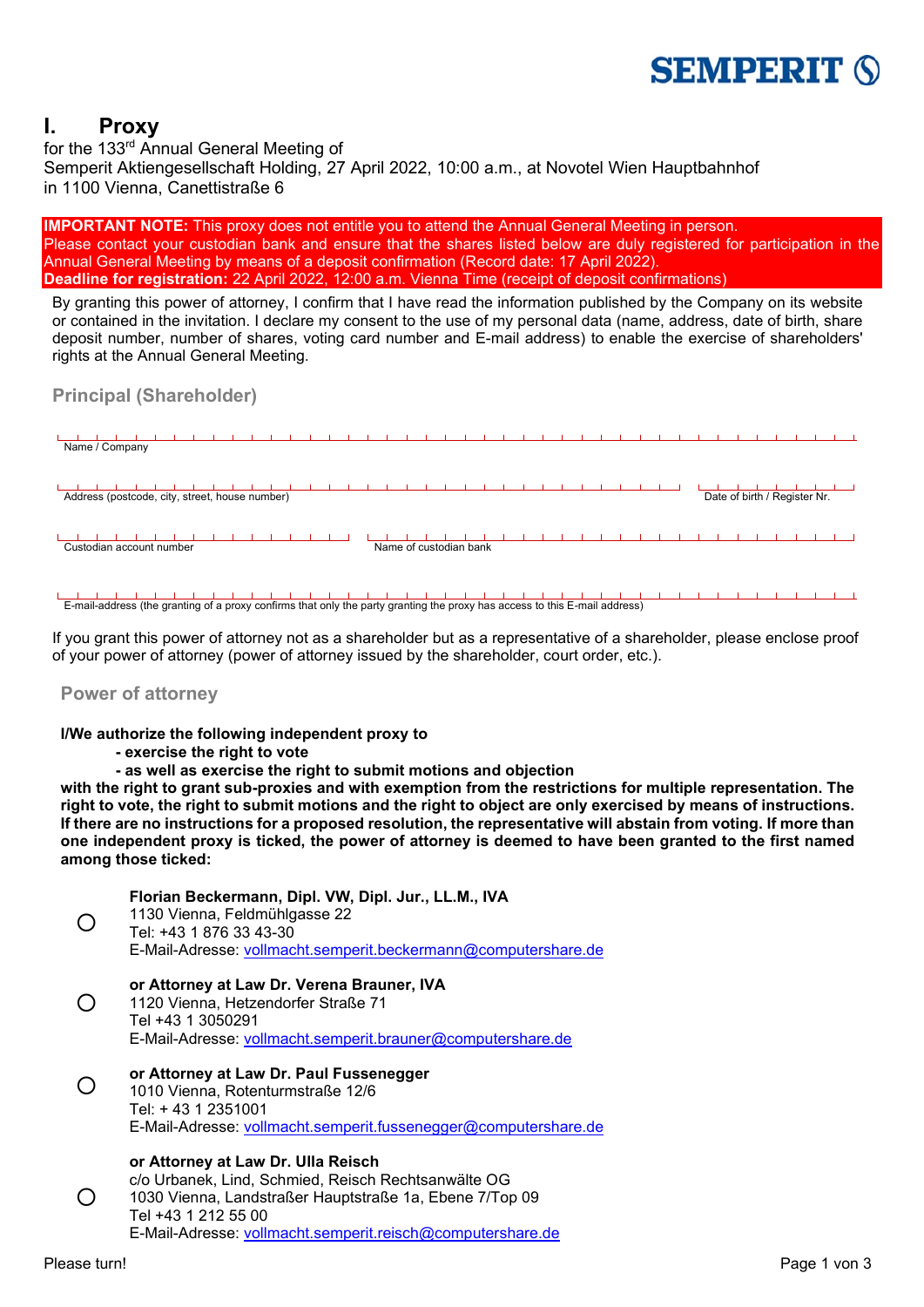#### **for the following shares**

#### **Semperit-Shares (ISIN 0000785555)**

 Number of shares (If this field is left blank, the proxy will apply to all shares covered by the deposit confirmation from the custodian bank.)

## **II. Instructions**

for the 133<sup>rd</sup> Annual General Meeting of Semperit Aktiengesellschaft Holding, 27 April 2022, 10:00 a.m., at Novotel Wien Hauptbahnhof in 1100 Vienna, Canettistraße 6

**Voting instructions for the proposed resolutions of the agenda items** 

The proxy is instructed to exercise my (our) voting right(s) in respect of the management's (Management Board's and Supervisory Board's) proposals for resolutions made available on the Company's website as follows:

|         | (Please tick within the box $\mathbf{\Sigma}$ ; do not use a red pen)                                                                                                                                                                                                                                                                                                                                                                                                                                                                                                                                                                | <b>YES</b>              | <b>NO</b> | <b>ABSTAIN</b> |
|---------|--------------------------------------------------------------------------------------------------------------------------------------------------------------------------------------------------------------------------------------------------------------------------------------------------------------------------------------------------------------------------------------------------------------------------------------------------------------------------------------------------------------------------------------------------------------------------------------------------------------------------------------|-------------------------|-----------|----------------|
|         | Proposals for resolutions by the management                                                                                                                                                                                                                                                                                                                                                                                                                                                                                                                                                                                          |                         |           |                |
| 1.      | Presentation of the adopted annual financial statements including the management report and<br>the corporate governance report, of the consolidated financial statements including the group<br>management report, each as of 31 December 2021, of the presentation of the proposal for the<br>use of profit and of the report of the Supervisory Board on the business year 2021                                                                                                                                                                                                                                                    | No resolution required. |           |                |
| 2.      | Adopting a resolution on the use of the net profit shown in the 2021 annual financial statements                                                                                                                                                                                                                                                                                                                                                                                                                                                                                                                                     | □                       | □         | $\Box$         |
| 3.      | Adopting a resolution on the discharge of the Members of the Management Board for the<br>business year 2021                                                                                                                                                                                                                                                                                                                                                                                                                                                                                                                          | $\Box$                  | $\Box$    | $\Box$         |
| 4.      | Adopting a resolution on the discharge of the Members of the Supervisory Board for the<br>business year 2021                                                                                                                                                                                                                                                                                                                                                                                                                                                                                                                         | $\Box$                  | $\Box$    | □              |
| 5.      | Election of the auditor of the annual financial statements and consolidated financial statements<br>for the business year 2022                                                                                                                                                                                                                                                                                                                                                                                                                                                                                                       | $\Box$                  | $\Box$    | $\Box$         |
| 6.      | Elections to the Supervisory Board                                                                                                                                                                                                                                                                                                                                                                                                                                                                                                                                                                                                   |                         |           |                |
|         | Reduction in the number of members of the Supervisory Board from eight to six                                                                                                                                                                                                                                                                                                                                                                                                                                                                                                                                                        | $\Box$                  | $\Box$    | $\Box$         |
|         | Election of Dipl. Ing. Herbert Ortner                                                                                                                                                                                                                                                                                                                                                                                                                                                                                                                                                                                                | $\Box$                  | $\Box$    | $\Box$         |
| 7.      | Adopting a resolution on the remuneration report                                                                                                                                                                                                                                                                                                                                                                                                                                                                                                                                                                                     | $\Box$                  | □         | $\Box$         |
| 8.      | Adopting a resolution on the remuneration policy                                                                                                                                                                                                                                                                                                                                                                                                                                                                                                                                                                                     | $\Box$                  | $\Box$    | $\Box$         |
| 9.      | Adopting a resolution on the compensation of Members of the Supervisory Board for the<br>business year 2022 in advance                                                                                                                                                                                                                                                                                                                                                                                                                                                                                                               | □                       | $\Box$    | □              |
| 10a.    | Adopting a resolution on the further authorization (valid up to not more than 30 months of the<br>resolution date) of the Management Board to purchase, with the consent by the Supervisory<br>Board, own shares of up to 10 % of the share capital pursuant to section 65 para 1 rec. 8 of the<br>Austrian Stock Corporations Act (AktG), if necessary for the redemption of own shares, and on<br>the determination of the repurchase terms and conditions by revocation of the corresponding<br>authorization to purchase own shares granted by the Annual General Meeting resolution of 27<br>July 2020 on item 8a of the agenda | $\Box$                  | $\Box$    | $\Box$         |
| $10b$ . | Adopting a resolution on the renewed authorization of the Management Board pursuant to<br>section 65 para 1b of the Stock Corporations Act (AktG), with the consent by the Supervisory<br>Board, to sell the shares in a manner other than via the stock exchange or by means of a public<br>offer and to decide on any exclusion of shareholders' right to repurchase (subscription rights) by<br>revocation of the corresponding authorization to sell own shares granted by the Annual General<br>Meeting resolution of 22 July 2020 on item 8b of the agenda                                                                     | $\Box$                  | $\Box$    | $\Box$         |
|         |                                                                                                                                                                                                                                                                                                                                                                                                                                                                                                                                                                                                                                      |                         |           |                |
|         | (Please tick within the box $\mathbf{\Sigma}$ ; do not use a red pen)                                                                                                                                                                                                                                                                                                                                                                                                                                                                                                                                                                | <b>YES</b>              | NO.       | <b>ABSTAIN</b> |
|         | Proposals for resolutions by the shareholder B&C KB Holding GmbH on agenda item 6                                                                                                                                                                                                                                                                                                                                                                                                                                                                                                                                                    |                         |           |                |
|         |                                                                                                                                                                                                                                                                                                                                                                                                                                                                                                                                                                                                                                      |                         |           |                |

| v. | Elections to the Supervisory Board                                              |  |  |
|----|---------------------------------------------------------------------------------|--|--|
|    | Reduction in the number of members of the Supervisory Board from eight to seven |  |  |
|    | Election of Dipl. Ing. Herbert Ortner                                           |  |  |
|    | Election of Mag. Stephan Büttner                                                |  |  |